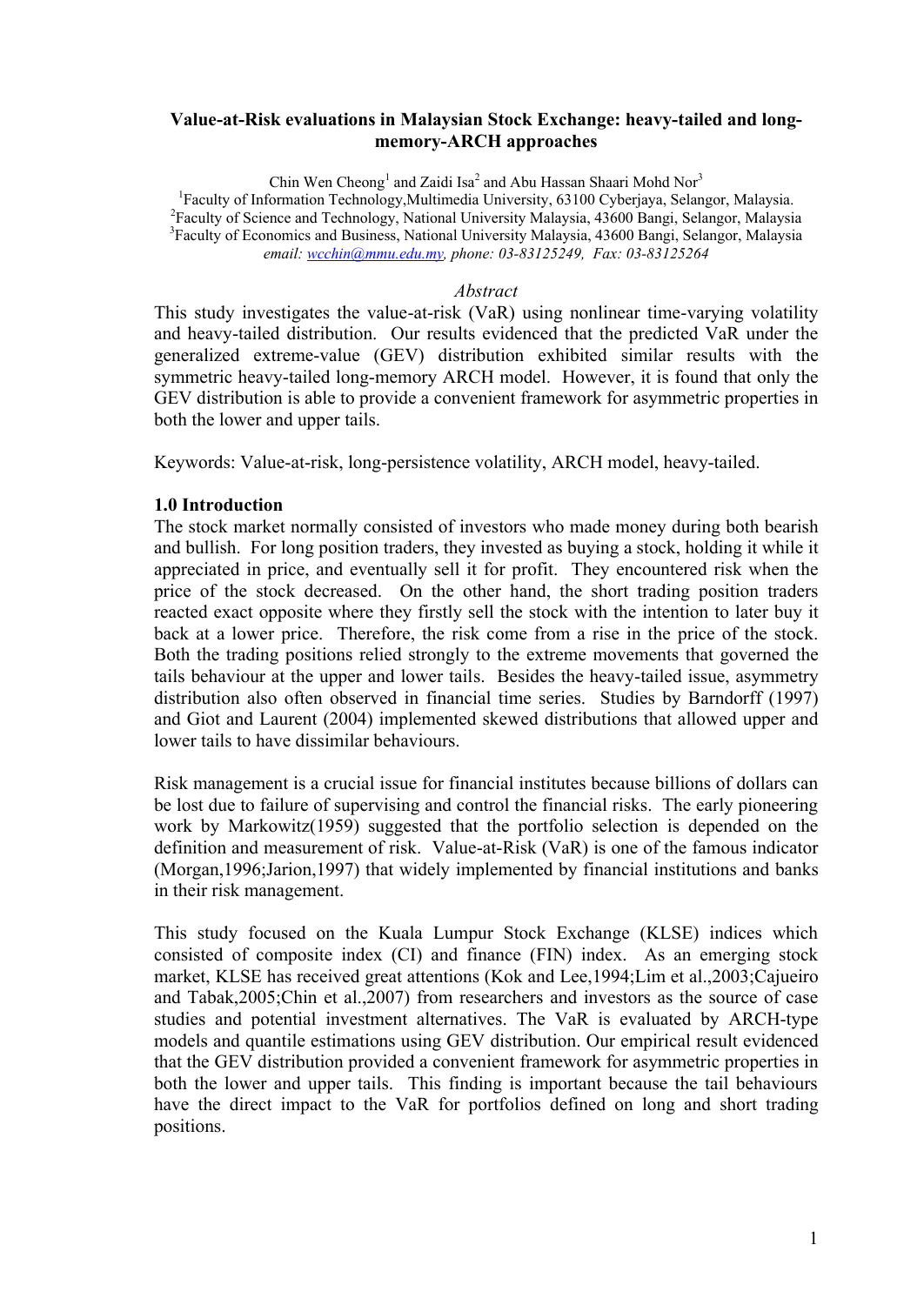## **2.0 Data and Methodology**

All the data are taken from *Datastream* from 25 Oct 1993 until 31 Jan 2007 with a total of 3569 observations for each series. According to the *Datastream*, both the selected sectoral indices are available during this period of time. This is important for us to investigate the possible similarities and divergences in their returns series. The percentage continuous compounded interday returns can be expressed  $\text{as } r_t = 100(\ln P_{t, close} - \ln P_{t-1, close})$ .

### **2.1 Parametric long memory GARCH**

Ding and Granger (1996) and Engle and Lee (1999) introduced the two component GARCH that can capture the high persistence in volatilities. Specifically, the model is decomposed into two components with one component captures the short-run innovation impact and the other captures the long-run impact of an innovation as follow:

$$
s_{t}^{2} = s_{t,q}^{2} + s_{t,s}^{2}
$$
  
\n
$$
s_{t,q}^{2} = w + g_{1q} s_{t-1,q}^{2} + g_{2q} (a_{t-1}^{2} - s_{t-1}^{2})
$$
  
\n
$$
s_{t,s}^{2} = g_{1s} s_{t-1,s}^{2} + g_{2s} (a_{t-1}^{2} - s_{t-1}^{2})
$$
\n(1)

The asymmetric two component  $GARCH(1,1)$  can be estimated by including the asymmetric parameter *f* in the transitory equation as follow:

$$
s_{t,s}^2 = g_{1s} s_{t-1,s}^2 + g_{2s} (a_{t-1}^2 - s_{t-1}^2) + f(a_{t-1}^2 - s_{t-1}^2) l_{t-1}
$$
 (2)

where *l* is the dummy variable indicating negative innovation. The news impact coefficient is able to inform the market participants on how the volatility responses to 'bad news' compare to 'good news'. The maximum likelihood estimation used the iterative optimization algorithm to determine the second derivatives (Hessian matrix) under the parametric normal and heavy-tailed student-t (with degree of freedom exceeds 2) distributions. Finally, the *q%* quantiles are defined as:

| $\hat{m}_t + D_q \hat{S}_t$                 | for long position trading;  | (3) |
|---------------------------------------------|-----------------------------|-----|
| $\hat{m}$ , $+D$ <sub>1-q</sub> $\hat{S}$ , | for short position trading; | (4) |

where  $\hat{m}_t$ ,  $\hat{s}_t$  and *D* are estimated conditional mean, estimated conditional standard deviation and the parametric distributions respectively.

#### **2.2 Generalized extreme value distribution**

In this study, we have selected the GEV distribution as our framework to study the tail behaviour. The GEV distribution is related to extreme-value theory for Type I, II and III distribution (Samuel and Saralees,2000). The GEV distribution is parameterized by the location, scale and shape parameters. The value-at-risk analysis for long financial position can be formulized as follows:

Consider *m* returns,  $\{r_1, r_2, ..., r_m\}$  with order statistics minimum,  $r_{(1)}$  and maximum,  $r_{(m)}$ respectively. For long financial position, we concentrated on minimum,  $r_{(1)}$  for the VaR with the lower probability (left-tail) quantile with  $p^*$  (small loss) and  $r_n^*$  as the  $p^*$ th quantile of subperiod minimum  $\{r_{n,i}\}\neq 1,\ldots,h$  for the limiting GEV distribution (Longin,2000):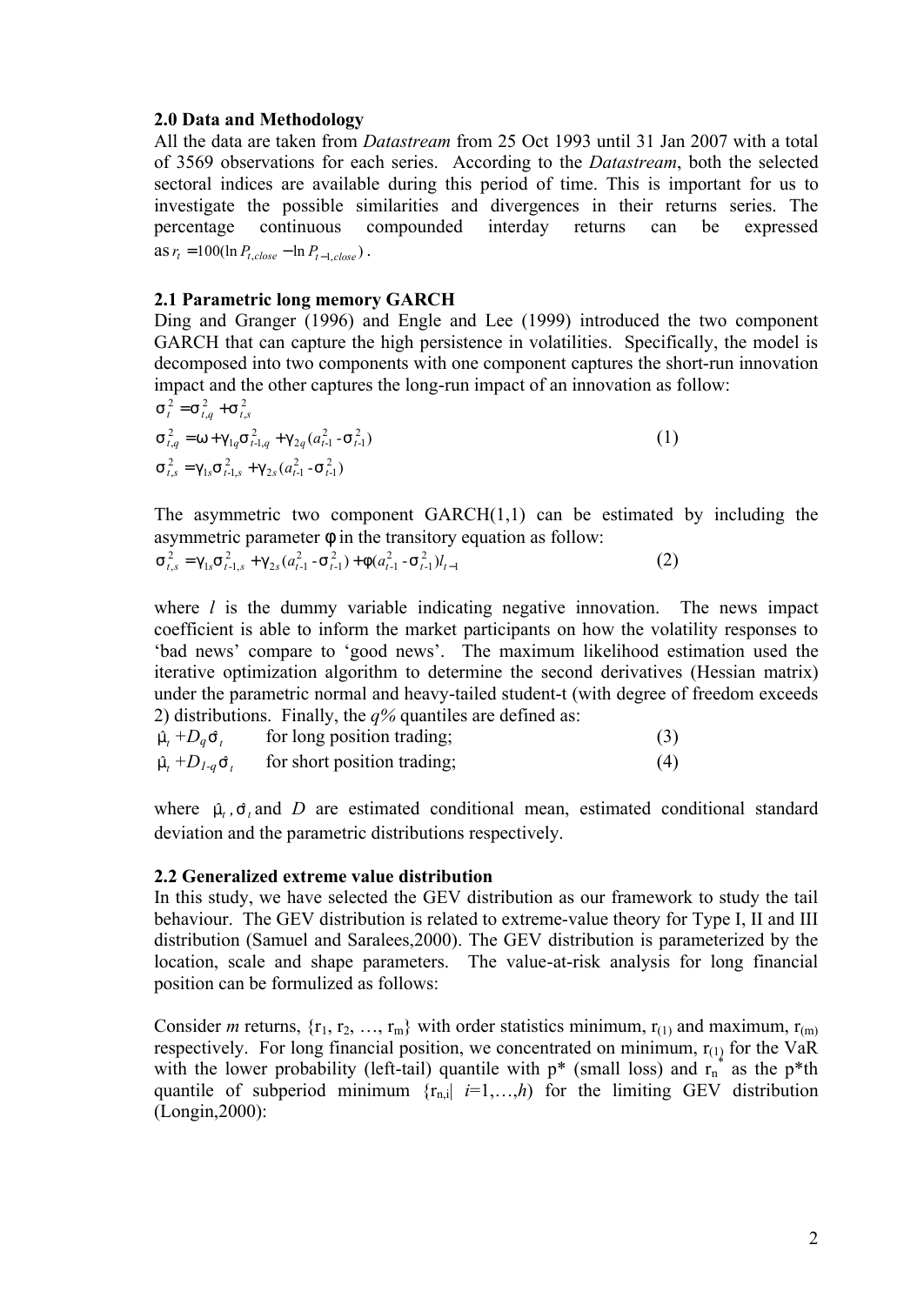$$
p^* = \begin{cases} 1 - e^{-\left(1 + \frac{k_n(r_n^* - m_n)}{a_m}\right)^{1/k_n}} & \text{if } k_n \neq 0\\ 1 - e^{-e^{\left(\frac{n^* - m_n}{a_n}\right)}} & \text{if } k_n = 0 \end{cases}
$$
 (4)

Rearrange,

$$
r_n^* = \begin{cases} \mathfrak{m}_n - \frac{S_n}{k_n} \left[ 1 - \left( -\ln(1 - p^*) \right)^{k_n} \right] & \text{if } k_n \neq 0 \\ \mathfrak{m}_n + S_n \ln[-\ln(1 - p^*)] & \text{if } k_n = 0 \end{cases} \tag{5}
$$

The relationship between the sub-period minima and  $r_t$  can be obtained as follows:  $p^* = P(r_{n,j} \le r_n^*)$  $= P(r_{n,j} \leq$ 

$$
= 1 - P(r_{n,j} > r_n^*)
$$
  
= 1 -  $\prod_{h=1}^{m} P(r_h > r_n^*)$   
= 1 - [1 - F(r\_m^\*)]^n

Rearrange:

$$
1 - p^* = 1 - \left[1 - F(r_n^*)\right]^n\tag{6}
$$

Substitute to eq x,

$$
r_n^* = VaR_{Long} = \begin{cases} \mathfrak{m}_m - \frac{S_n}{k_n} \Big[ 1 - (-n \ln(1-p))^{k_n} \Big] & \text{if } k_n \neq 0 \\ \mathfrak{m}_n + S_n \ln[-\ln(1-p)] & \text{if } k_n = 0 \end{cases}
$$
(7)

Under the maximum likelihood estimation, the subperiod minima  $\{r_{n,i}\}\$  where  $i=1,\ldots,h$ , is assume to be followed a GEV distribution. Some statistical tests such as Q-Q Plots and Goodness of fit tests are evaluated for the empirical GEV distribution.

### **3.0 Empirical results**

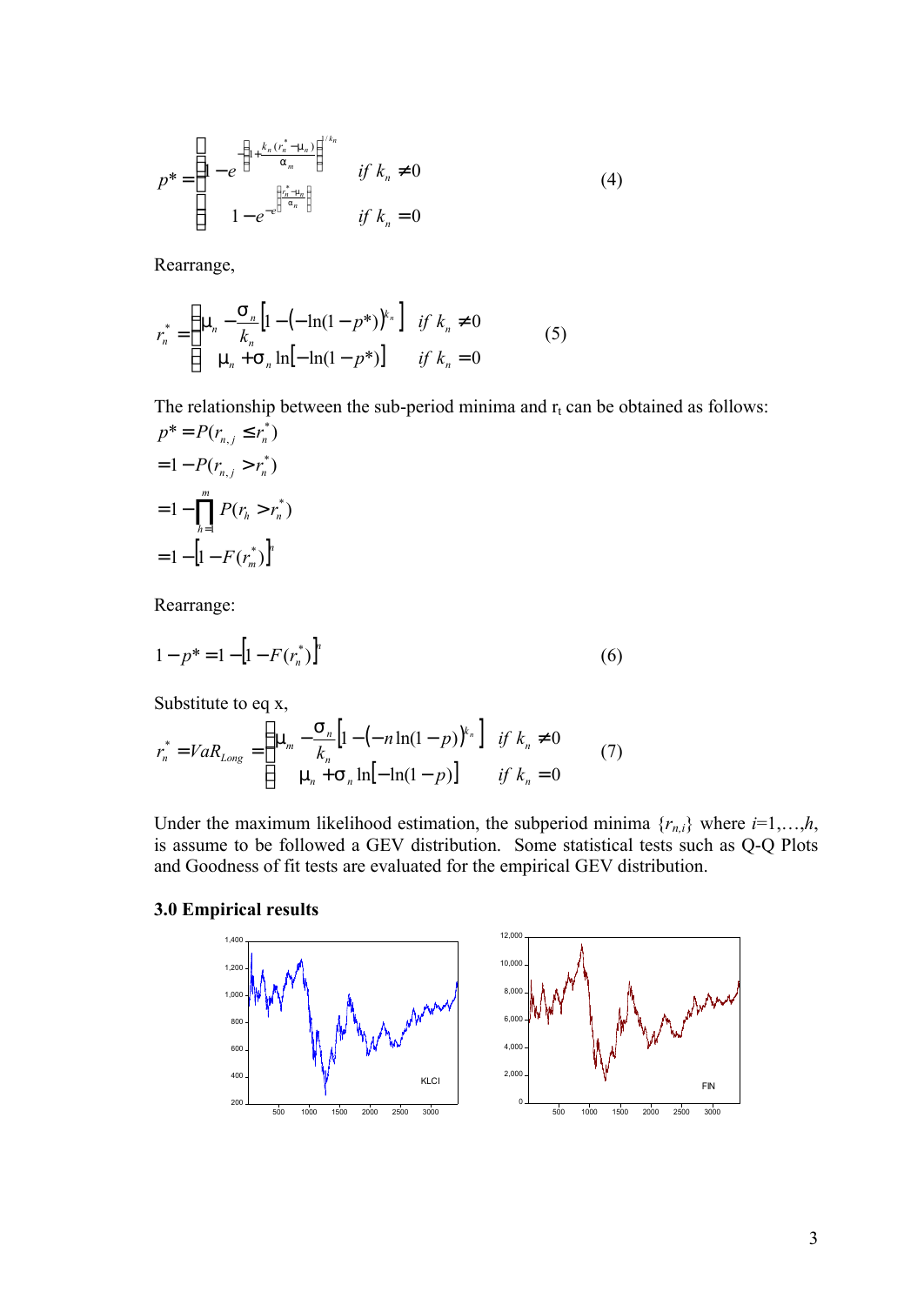

**Figure 1. Price indices and percentage compounded returns for CI and PLN**

**Figure 1** illustrated the corresponding daily price indices and returns for CI and FIN indices. A clear relative high volatile price changes are exhibited around the observations 1000 to 1500 (year 1996 until 1998).

| Labit 1. Descriptive statistics |             |            |  |  |  |  |  |  |
|---------------------------------|-------------|------------|--|--|--|--|--|--|
| <i>Statistics</i>               | <b>KLCI</b> | <b>FIN</b> |  |  |  |  |  |  |
| Mean                            | 0.0048      | 0.0128     |  |  |  |  |  |  |
| Maximum                         | 20.8174     | 22.6276    |  |  |  |  |  |  |
| Minimum                         | $-24.1534$  | $-20.5651$ |  |  |  |  |  |  |
| Std. Dev.                       | 1.5759      | 1.7702     |  |  |  |  |  |  |
| <b>Skewness</b>                 | $0.5573*$   | 1.2218*    |  |  |  |  |  |  |
|                                 | (13.5921)   | (29.7987)  |  |  |  |  |  |  |
| Kurtosis                        | 45.8857*    | 30.7199*   |  |  |  |  |  |  |
|                                 | (522.97)    | (338.03)   |  |  |  |  |  |  |
| Autocorrelation                 |             |            |  |  |  |  |  |  |
| lag 1                           | 0.053       | 0.140      |  |  |  |  |  |  |
| $\log 2$                        | 0.036       | 0.078      |  |  |  |  |  |  |
| lag 3                           | 0.029       | 0.071      |  |  |  |  |  |  |
| Normality test                  |             |            |  |  |  |  |  |  |
| Jarque-Bera                     | 263795*     | 110992*    |  |  |  |  |  |  |

**Table 1: Descriptive statistics**

Note: \* represents the 5% significant level.



**Figure 2. Kernel density plots**

**Table 1** summarized the descriptive statistics, test statistics corresponding to skewness, kurtosis and autocorrelation tests for all the standardized returns series. The null hypotheses of zero skewness and zero excess kurtosis are both rejected with highly significant values of test statistics. Excess kurtosis clearly indicated in the market indices with 45.88 (CI) and 30.71 (FIN) respectively. Overall, the first order autocorrelations indicated relatively higher values as compared to further lags autocorrelation. However, the daily returns especially in emerging market might cause by the growth (Urrutia,1995) of a particular stock market or possibility infrequent trading (Miller et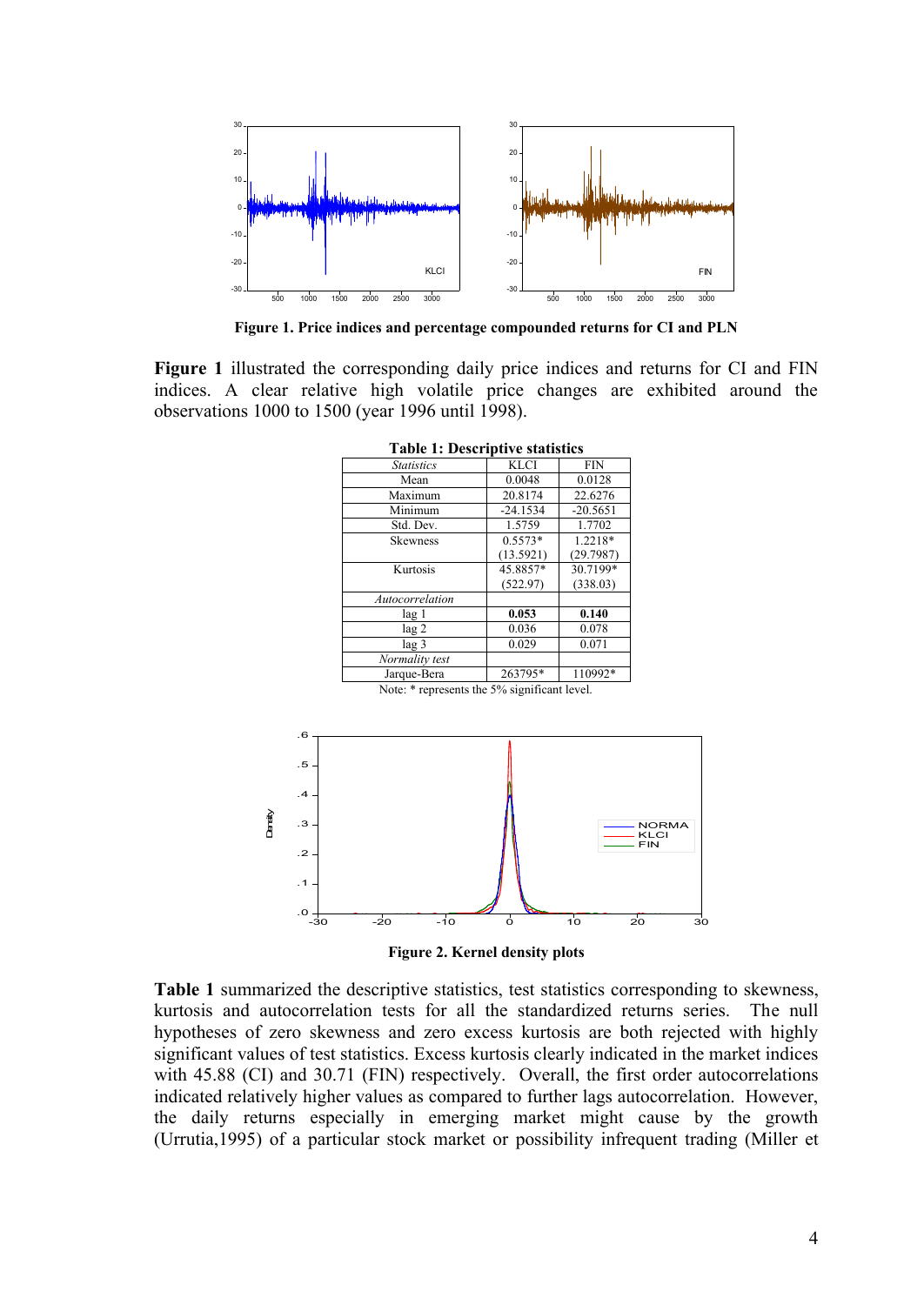al.,1994). According to Miller et al(1994), this spurious autocorrelation can be adjusted using a first order autoregressive or moving average. The ARCH-type modelling will include either  $AR(1)$  or  $ARMA(1,1)$  in the conditional mean equations. For normality test, the Jacque-Bera statistics indicated both the indices are significantly violated a normal distribution. Finally, the kernel density estimates in **Figure 2** indicated both the KLCI and FIN are heavier than a normal distribution.



Note: \* the dotted line indicates the 5% level of significant  $(1.96 + \frac{1}{\sqrt{T}})$ .

**Figure 3: Autocorrelation function for KLCI and FIN**

| Table 2: Hurst's parameter estimation |              |              |                        |                             |              |  |  |  |  |
|---------------------------------------|--------------|--------------|------------------------|-----------------------------|--------------|--|--|--|--|
| lr,l                                  | <b>KLCI</b>  | FIN          |                        | <b>KLCI</b>                 | FIN          |  |  |  |  |
| $VT$ plot*                            | 0.815(0.990) | 0.834(0.978) | $VT$ plot <sup>*</sup> | 0.708(0.992)                | 0.735(0.990) |  |  |  |  |
| $R/S**$                               | 0.741(0.987) | 0.738(0.980) | $R/S^*$                | $0.703(0.995)$ 0.705(0.994) |              |  |  |  |  |

Notes:

(1) \*For the aggregated time series r(n) of a self-similar process, the variance obeys the following large sample property:

$$
V[r^{(n)}] \sim \frac{V[r]}{n^b}
$$
, where  $r_k^{(n)} = \frac{1}{n} \sum_{i=kn-(n-1)}^{kn} r_i$  and the self-similarity parameter H = 1- (β/2).

(2) \*\*The ratio of R/S is defined as: 
$$
\frac{R}{S} = \frac{\max\left[\sum_{k=1}^{j} (r_k - M(L))\right] - \min\left[\sum_{k=1}^{j} (r_k - M(L))\right]}{\sqrt{\frac{1}{N} \left[\sum_{k=1}^{N} (r_k - M(L))\right]^2}}
$$

where M(L) is the sample mean over the time period L. The Hurst's parameter is determined by:  $R/S \sim (L/2)^{H}$ ,

(3) The values in the parentheses represent the  $R^2$  obtained from the simple linear regression.

Besides the return series, absolute return and squared returns are the two commonly used volatility proxies in empirical financial time series analysis. In **Figure 3**, the first 200 autocorrelation function for both the squared and absolute returns are statistically significant after long lags especially for absolute returns. In addition, the Hurst's parameter (Hurst,1951) also indicated long memory volatility in all the series in **Table 2**. This result supported the long memory ARCH modelling in the VaR estimations.

#### **3.1 Long memory ARCH maximum likelihood estimation**

| Table 3: ARCH maximum likelihood estimations and diagnostics |                     |                    |                     |                    |  |  |  |  |
|--------------------------------------------------------------|---------------------|--------------------|---------------------|--------------------|--|--|--|--|
| Estimation                                                   | KLCI                |                    | <b>FIN</b>          |                    |  |  |  |  |
|                                                              | Student-t<br>normal |                    | normal              | Student-t          |  |  |  |  |
| $g_{o}$                                                      | $0.0352*(0.025)$    | 0.0199(0.145)      | $0.0436*(0.039)$    | 0.0226(0.197)      |  |  |  |  |
| q,                                                           | $0.1474**$ (0.000)  | $0.1295**$ (0.000) | $0.4893**$ (0.000)  | $0.3617**$ (0.006) |  |  |  |  |
| $g_2$                                                        |                     |                    | $-0.3394**$ (0.001) | $-0.2272(0.103)$   |  |  |  |  |
| a <sub>0</sub>                                               | $0.0412*(0.029)$    | 0.0643(0.138)      | $0.03138**$ (0.005) | $0.0744*(0.045)$   |  |  |  |  |
| $a_{I}$                                                      | $-0.1090(0.634)$    | $-0.1517(0.758)$   | $0.2749**$ (0.001)  | 0.1634(0.493)      |  |  |  |  |

Table 3: ARCH maximum likelihood estimations and diagnostics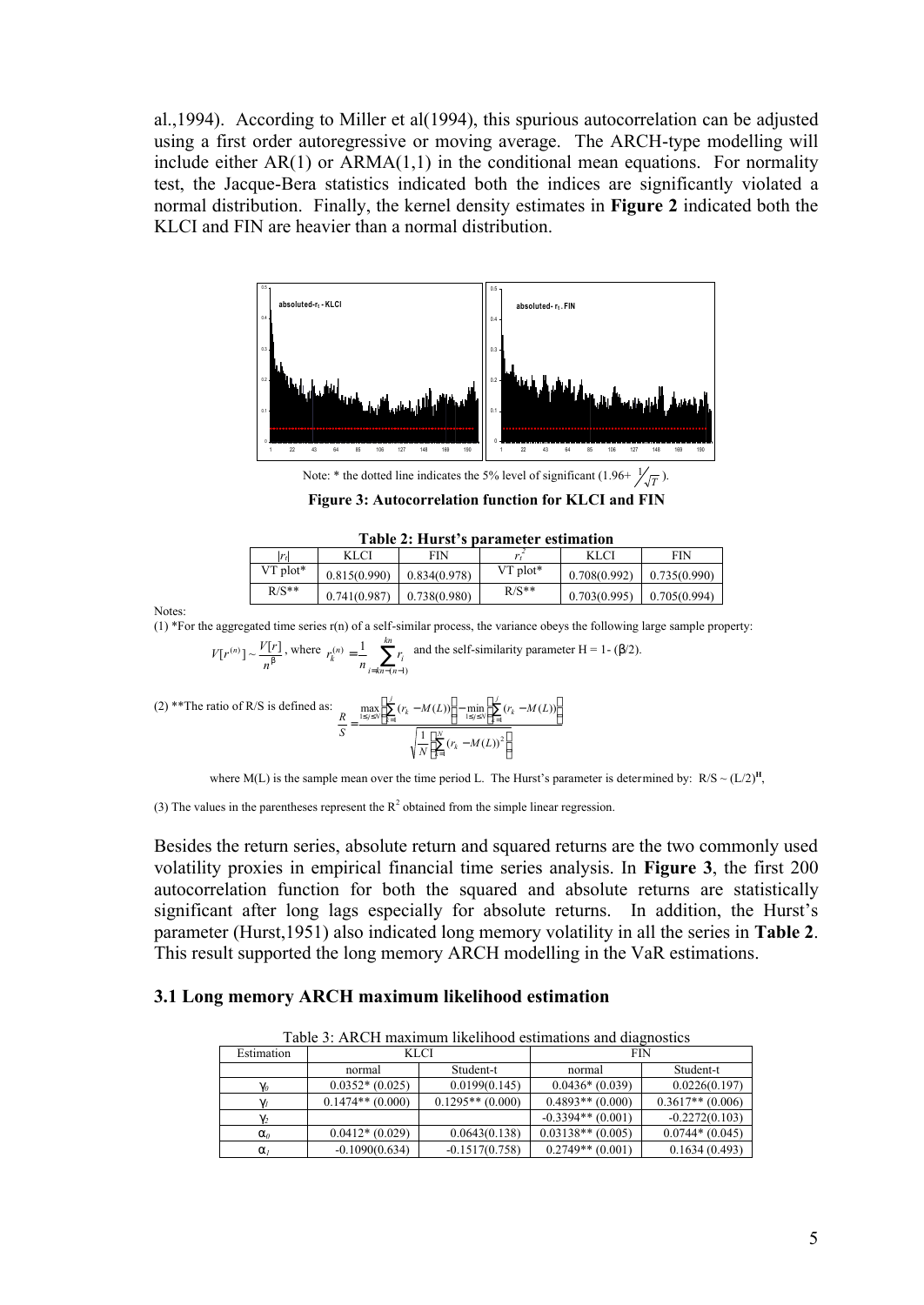| b <sub>I</sub>      | 0.1135(0.665)      | 0.0108(0.984)      | $0.53838**$ (0.000) | 0.3184(0.226)      |
|---------------------|--------------------|--------------------|---------------------|--------------------|
| d                   | $0.3192**$ (0.000) | $0.3229**$ (0.000) | $0.3907**$ (0.000)  | $0.3386**$ (0.000) |
| $\mathcal V$        |                    | $4.6641**$ (0.000) |                     | $4.5762**$ (0.000) |
|                     |                    |                    |                     |                    |
| L                   | $-5000.76$         | $-4829.24$         | $-5570.43$          | -5390.97           |
| AIC.                | 2.9109             | 2.8117             | 3.2426              | 3.1389             |
| <b>SIC</b>          | 2.9216             | 2.8242             | 3.2551              | 3.1532             |
| Diagnostic          |                    |                    |                     |                    |
| $\tilde{a}$ , Q(12) | $18.230*(0.076)$   | $22.634*(0.019)$   | $18.874*(0.041)$    | $28.446*(0.015)$   |
| LM(12)              | 0.4517(0.942)      | 0.4787(0.928)      | 1.3127(0.203)       | 1.1420(0.320)      |
| Negative            | 0.3178(0.750)      | 0.4387(0.660)      | 0.0997(0.920)       | 0.7560(0.449)      |
| Positive            | 0.4963(0.619)      | 0.4844(0.628)      | 0.9327(0.350)       | 0.1080(0.913)      |
|                     |                    |                    |                     |                    |

Notes:

(1)  $\tilde{a}$ , represents the standardized residual;

(2) Ljung Box Serial Correlation Test( Q-statistics) on  $\tilde{a}_i$ : Null hypothesis – No serial correlation;

(3) LM ARCH test: Null hypothesis - No ARCH effect;

(4) Engle and Ng test (1993): News impact test based on the regression  $\tilde{a}_i^2 = a_1 + a_2 S_i^- + a_3 S_i^- a_{i-1} + a_4 S_i^- a_{i-1}^2 + e_i$ .

(5) \* and \*\* represent 5% and 1% levels of significance. The values in the parentheses represent the p-value.

**Table 3** reported the maximum likelihood estimated results for asymmetric two components GARCH(1,1) with the assumption of  $z_t \sim N(0, I)$  and  $z_t \sim student-t(v)$ . In this model, the shock impacts on transitory and permanent components are represented by the lag shock component,  $g_{2q}$  and  $g_{2s}$  are significant across the studied indices. The coefficient,  $g_{2s}$ s, showed greater magnitude than  $g_{2q}$ s for both the indices over the periods. Meanwhile, the permanent components, *g1q*s, are statistically significant with the average value of 0.9975 across the indices implied that the long persistence components converge slowly to the steady state. All the models exhibited heavy tails with the range of degree of freedom around 5. In **Table 3**, both the stock markets indicated news impact with the significant positive asymmetric coefficients(*fs*). The sectors implied that downward movements(shock) in the stock market are followed by a greater volatilities than upward movements of the same magnitude.

In **Table 3**, the diagnostic tests for the specifications in GARCH models indicated no significant serial correlations and ARCH effect in the variance equations at the 5% level respectively. In addition, the Engle and Ng (1993) tests shown that all the multi-sectors have no evidences of unexplained non-linearity and size bias in the negative side at 1% significance level.

| Table 4: GEV estimators for lower and upper tail |           |         |           |            |         |    |           |         |            |         |         |
|--------------------------------------------------|-----------|---------|-----------|------------|---------|----|-----------|---------|------------|---------|---------|
|                                                  |           |         |           | Lower tail |         |    |           |         | Upper tail |         |         |
|                                                  | m         | S       |           | $W^2$      |         | n  | m         | S       |            | $W^2$   |         |
| <b>KLCI</b>                                      | $-0.4270$ | 1.2215  | $-0.2744$ | 0.1307     | 0.0893  | 19 | $-0.4374$ | .2335   | $-0.2931$  | 0.0350  | 0.0343  |
|                                                  | (0.000)   | (0.000) | (0.000)   | (0.056)    | (0.052) |    | (0.000)   | (0.000) | (0.000)    | (0.087) | (0.044) |
| <b>FIN</b>                                       | $-0.5057$ | .4014   | $-0.2502$ | 0.1665     | 0.1020  | 19 | $-0.4987$ | .4519   | $-0.3179$  | 0.0365  | 0.0264  |

(0.087)

#### **3.2 GEV distribution estimations**

(0.000)

(0.000)

Notes: The goodness-of-fit tests followed the null and alternative hypotheses as follows:  $H<sub>0</sub>$ : Both the empirical distribution and GEV distribution are identical;  $H_1$ :  $H_0$  is not true.

(0.101)

(0.000)

For empirical fitting tests, the Q-Q-plots fitted reasonably well between the empirical and estimated GEV distributions and the formal discrepancy tests also failed to reject the

(0.000)

(0.000)

(0.000)

(0.075) (0.029)

*n*

19

19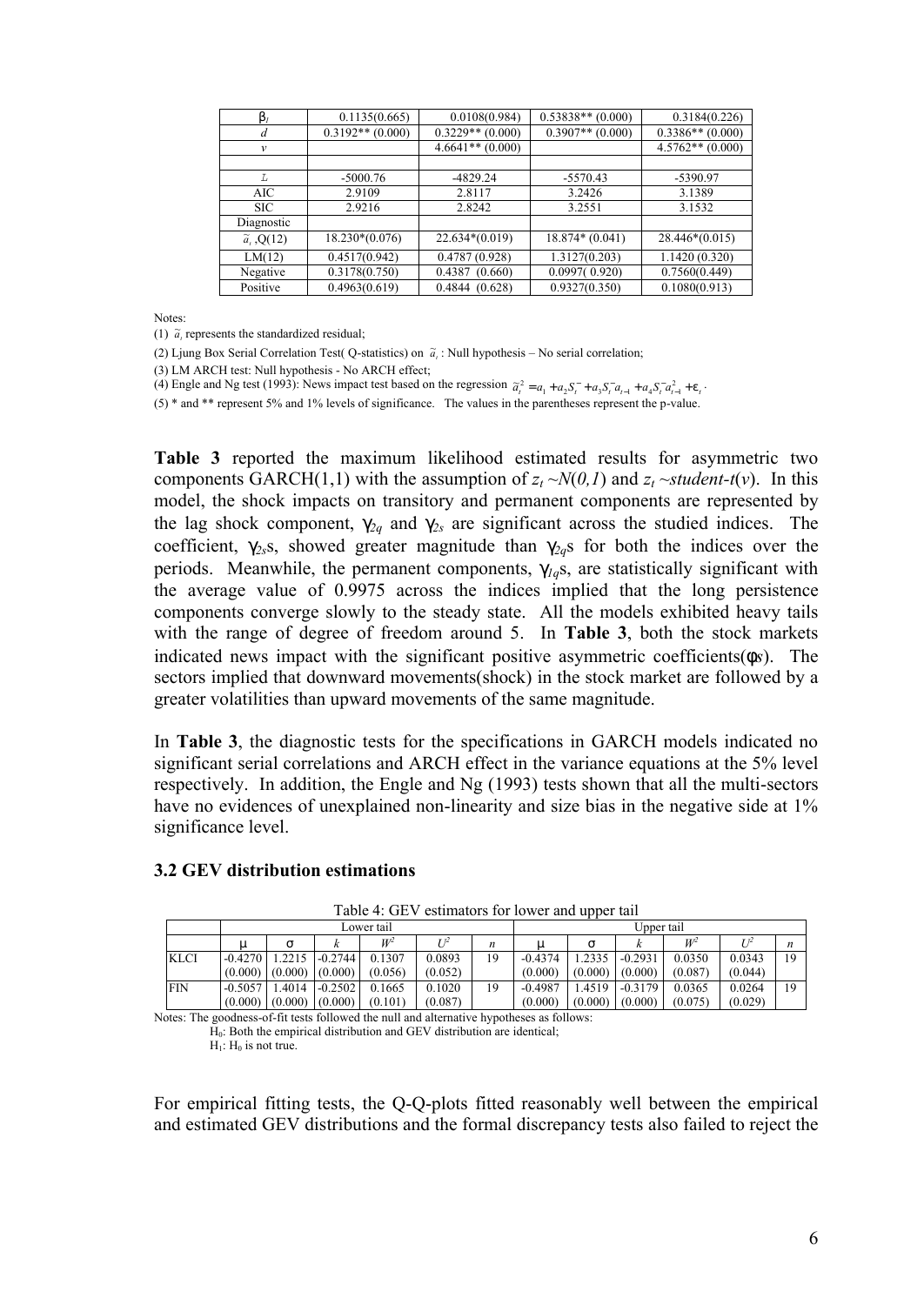null hypothesis of no discrepancy between the two tails distributions at 10% significant level.

For thickness comparison of upper and lower tails, both KLCI and FIN indicated slightly heavier tails at the upper tails where the smaller the shape parameter (*k*), the heavier the density mass of the tail. This asymmetry property is further verified by the rejection of skewness test at 5% level in **Table 1**. These findings suggested that short trading (upper tail) might encounter higher risk as compared to long trading (lower tail) investments both the indices.

| - סייר ה    |                |          |          |          |          |          |                |                 |
|-------------|----------------|----------|----------|----------|----------|----------|----------------|-----------------|
| index       | quantile       | 0.05(5%) | 0.04(4%) | 0.03(3%) | 0.02(2%) | 0.01(1%) | $0.005(0.5\%)$ | $0.001(0.01\%)$ |
| <b>KLCI</b> | ARCH-normal    | 1.0497   | 1.1153   | 1.1959   | .3031    | .4721    | 1.9456         | 2.0697          |
|             | ARCH-Student-t | 1.3396   | 1.4642   | 1.6304   | .8771    | 2.3412   | 2.8728         | 4.4660          |
|             | <b>GEV</b>     | 0.4693   | 0.7628   | 1.1692   | .8009    | 3.0663   | 4.6128         | 9.6747          |
| FIN         | ARCH-normal    | .4823    | 1.5722   | 1.6827   | .8295    | 2.0609   | 2.7096         | 2.8796          |
|             | ARCH-Student-t | .7637    | 1.9256   | 2.1414   | 2.4618   | 3.0646   | 3.7551         | 5.8243          |
|             | <b>GEV</b>     | 0.5362   | 0.8829   | .3660    | 2.1237   | 3.6626   | 5.5762         | 12.0300         |

Table 5: Short-trading (upper tail) one-day-ahead loss VaR forecast  $(%)$ 

|             | Table 6: Long-trading (lower tail) one-day-anead loss vary forecast (%) |          |          |          |          |          |                |                 |  |
|-------------|-------------------------------------------------------------------------|----------|----------|----------|----------|----------|----------------|-----------------|--|
| index       | quantile                                                                | 0.05(5%) | 0.04(4%) | 0.03(3%) | 0.02(2%) | 0.01(1%) | $0.005(0.5\%)$ | $0.001(0.01\%)$ |  |
| <b>KLCI</b> | ARCH-normal                                                             | 0.9895   | .0551    | .1358    | . 2429   | 1.4119   | l.8854         | 2.0096          |  |
|             | ARCH-Student-t                                                          | .3047    | .4294    | .5956    | 1.8423   | 2.3064   | 2.8380         | 4.4312          |  |
|             | <b>GEV</b>                                                              | 0.4585   | 0.7484   | .1478    | .7646    | 2.9872   | 4.4621         | 9.1821          |  |
| FIN         | ARCH-normal                                                             | .3110    | .4008    | .5113    | .6581    | .8896    | 2.5382         | 2.7083          |  |
|             | ARCH-Student-t                                                          | .6701    | .8320    | 2.0487   | 2.3701   | 2.9751   | 3.6549         | 5.6848          |  |
|             | <b>GEV</b>                                                              | 0.5418   | 0.8733   | .3270    | 2.0218   | 3.3804   | 4.9918         | 10.0011         |  |

Table 6: Long-trading (lower tail) one-day-ahead loss VaR forecast (%)

**Table 5** and **Table 6** summarized the one-day-ahead  $VaR<sup>1</sup>$  forecasts for ARCH and GEV distribution approaches. The underestimated VaR (relative smaller losses) using Gaussian distribution is unable to portray the fat-tails syndrome exhibited in both the studied indices. GEV distribution forecasts indicated similar heavier losses compared to ARCH (student-t) only in the 1% and smaller quantiles. However, the symmetric ARCH (student-t) failed to capture the dissimilar tails behaviour for the upper and lower tails. In **Table 5** and **Table 6**, it is noticed that the losses from 5% until 3% VaR are underestimated as compared to ARCH-normal and ARCH-t. This shortcoming might cause by the violation of independent assumption of daily returns. However, for smaller quantile  $(\leq 1\%)$  estimations, the results shown larger VaR than ARCH approach.

Our result evidenced both indices of KLCI and FIN encountered higher risks (greater losses) at the short trading positions which are tally with the shape parameter estimations in GEV distribution. It is well-known that short position investors (short sellers) encountered more risks compared to ordinary long position investors. Short sellers are facing limited gains (price go down to zero) but unlimited losses. In addition, longer duration of short sellers may cause further interest costs and the short squeezed might restrict their activities to large traded stocks.

## **4.0 Conclusion**

This paper investigated the tail behaviours of the innovation distributions for Malaysian stock indices. We estimated the upper and lower tails separately by the GEV

 <sup>1</sup> The actual loss may depend on the amount of capital invested. For example, suppose an investor is long in RM100,000 in a particular stock, then the 5% VaR for 1-day horizon under the normal distribution (**Table 6**) is 0.010707% x RM100,000 or equivalent to RM1070 .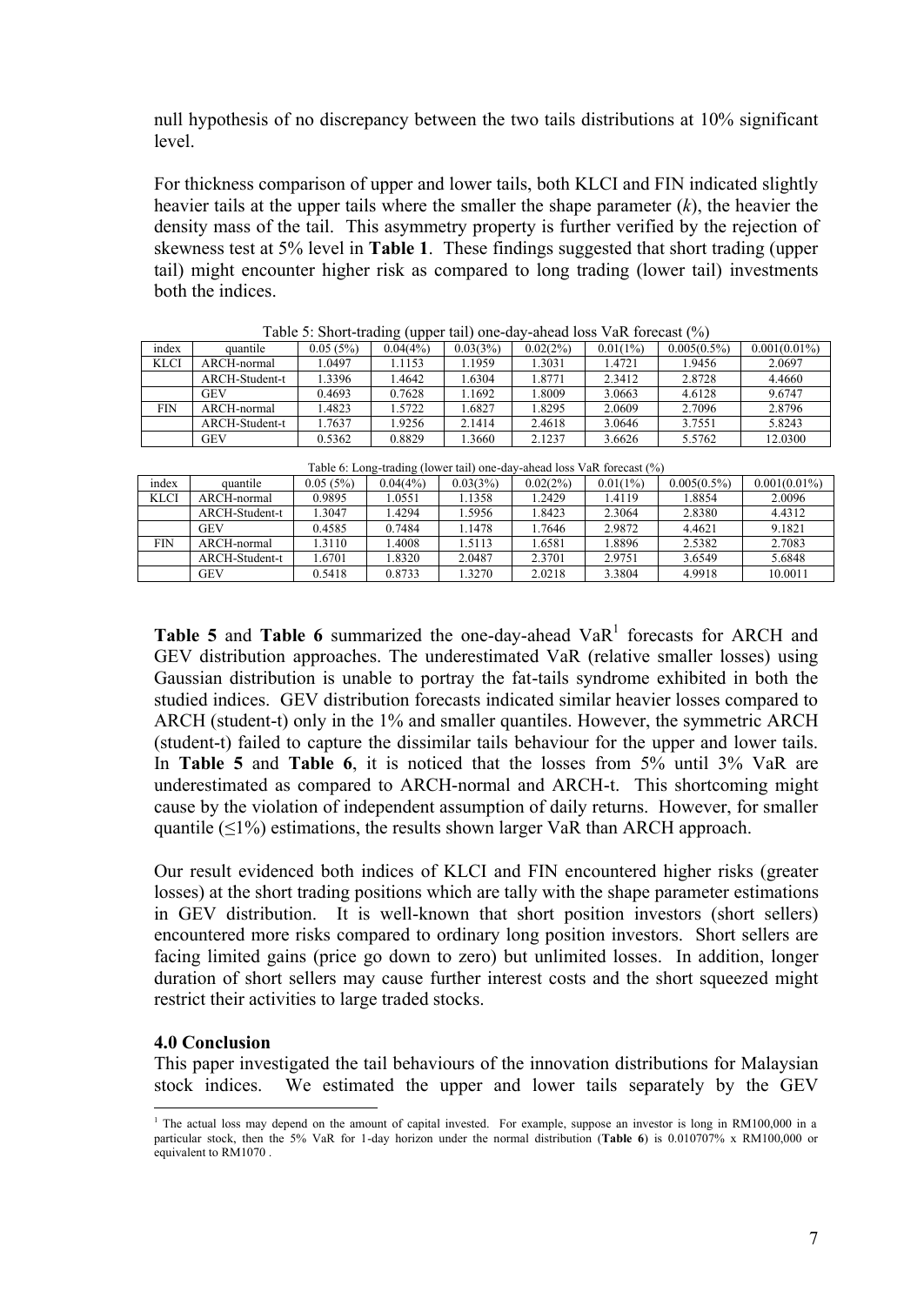distribution of the data. Even though the ARCH-type student-t model is able to capture the heavy-tailed property, but it failed to take into account the asymmetric behaviour at the end of both tails. These findings provided non-trivial information to the investors who involve in long and short financial positions in Malaysian stock exchange.

# **Reference**

Barndorff-Nielsen, O. E.,1997 Normal inverse Gaussian distributions and the modelling of stock returns, Scandinavian Journal of Statistics, 24, 1-13.

Ding Z., and C.W.J. Granger,1996. Modeling volatility persistence of speculative returns: a new approach, *Journal of econometrics*, 73, 185-215.

Engle R.F., and G.G.J. Lee,1999. *A long-run and sort-run component model of stock return volatility*, in cointegration, causality and forecasting, ed. By Engle, and White. Oxford University Press.

Engle, R.R., Ng, V.,1993. Measuring and testing the impact of news on volatility, Journal of Finance, 48, 1749-1778.

Giot, P. and Laurent, S.,2004. Modelling daily Value-at-Risk using realized volatility and ARCH type models, 11(3), 379-398.

Hurst H.E.,1951. Long term storage capacity of reservoirs, Transaction of the American Society of Civil Engineers, 116, 770-799.

Jorion, P., 1997, Value at Risk: The New Benchmark for Controlling Market Risk. The McGraw-hill Company: Chicago.

Kok, K.L. and F.F. Lee, 1994. Malaysian second board stock market and the efficient market hypothesis, Malaysian Journal of Economic Studies, 31(2): 1-13.

Lim, K.P., M.S. Habibullah and H.A. Lee, 2003. A BDS test of random walk in the Malaysian stock market. Labuan Bulletin of International Business and Finance, 1(1): 29-39.

Longin, F., 2000. From Value-at-Risk to Stress testing: The Extreme Value Approach, Journal of Banking and Finance, 24, 1097-1130.

Markowitz. H.M.,1959. Portfolio Selection: Efficient Diversification of Investments, John Wiley & Sons, New York.

Miller M. H., Muthuswamy, J. and Whaley, R. E.,1994. Mean reversion of Standard and Poor 500 index basis changes: Arbitrage-induced or statistical illusion? Journal of Finance 49,479-513.

Morgan J.P. (1996), RiskMetricsTM – Technical Document.

Samuel, K. and Saralees, N., 2000. Extreme value distributions: theory and applications, Imperial College Press, London.